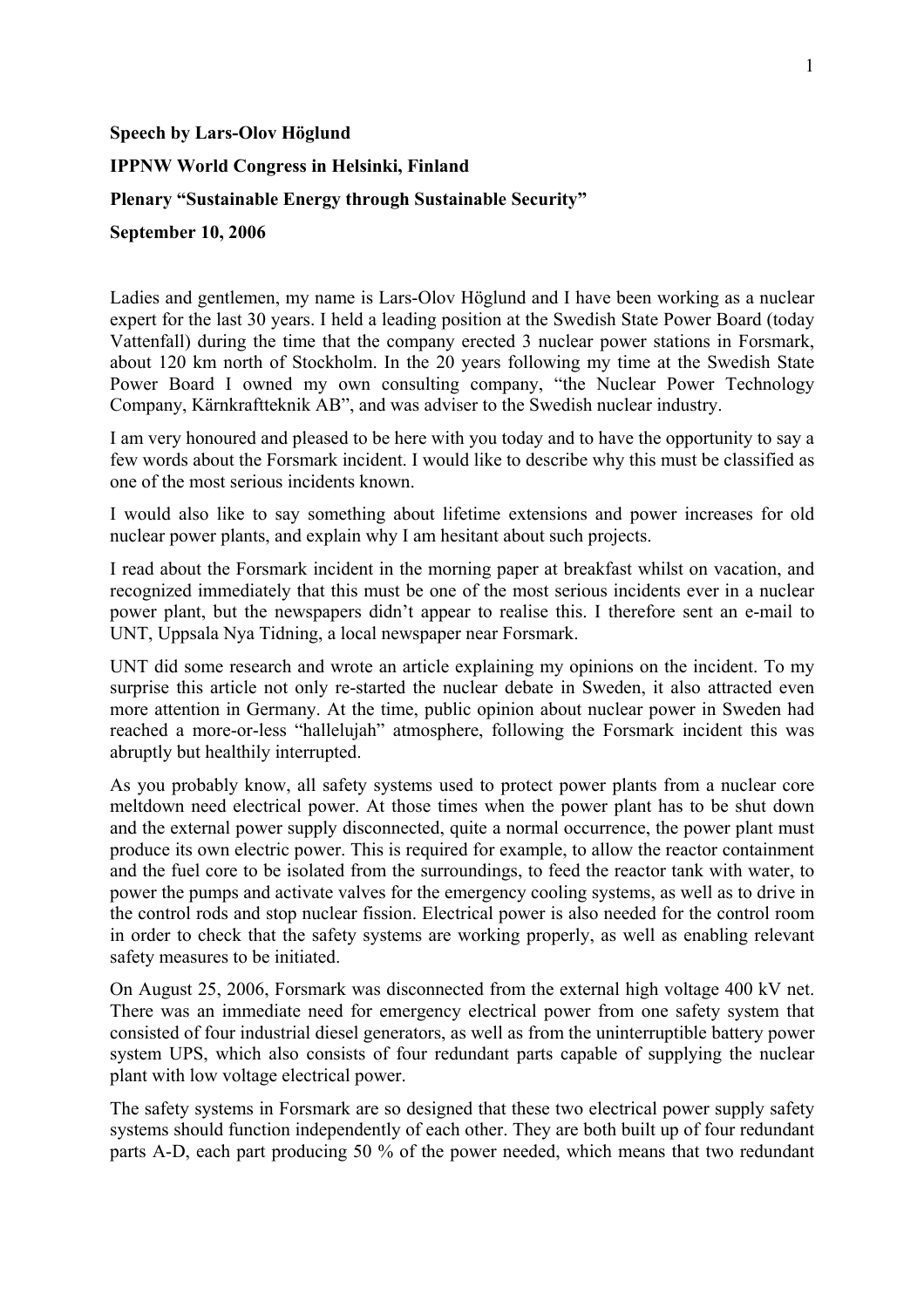parts must always be working. Consequently, you need at least two redundant 50% parts of each system for a safe shut down of the power plant.

It is also important to understand that the battery back up net could not be used for the power supply, which needs power from the diesel generator system.

In the early nineties the crew working at Forsmark, a crew really just responsible for operating and maintaining the nuclear power plants, decided to modernize the uninterruptible power supply UPS. However, they did not call upon the expertise of any of the nuclear power plant supplier such as, ABB, Westinghouse or General Electric, nor did they consult specialists at their own head office in Stockholm. SKI, the Swedish supervising authority for all Swedish nuclear power plants, was given no information about this project, or any information enabling them to check that the modernized UPS was in accordance with general or specific safety design criteria. Fact is, SKI did not actually get any information at all!

As a consequence of this small but fundamental project to modernize the UPS at Forsmark 1 and 2, Forsmark, by ignorance, installed an uninterruptible power supply with a **Common Cause Failure (CCF)**. This means, all four uninterruptible battery systems had the same potential for malfunction in a certain situation, a classical Common Cause Failure situation.

But, as if this wasn't serious enough, Forsmark also made the mistake of connecting the UPS system in such a way, that if one of the four uninterruptible battery systems did not work because of the Common Cause Failure, one of the diesel generator power supply systems would also not work. As we are talking of a real Common Cause Failure, this also means that potentially, *all power supplies to all safety systems in Forsmark could have failed at the same time*. In that situation nothing would have saved the nuclear power plant from a loss of coolant accident (LOCA), with an enormous discharge of radioactive substances. In my opinion this could have led to the release of radioactive substances, with even more extensive consequences than those following the Chernobyl disaster.

OK, we were lucky, somebody might say, so what's the problem? Two redundant parts of four of each power supply safety systems did not fail.

No problem, says the nuclear industry to everybody listening. We'll just install a smarter technical solution and then, as always, we will have the safest nuclear power station in the world again!

But don't forget, at the same time Germany, France, Great Britain, the USA etc are also world champions in nuclear safety. Unfortunately, I personally don't know how this is possible. Sweden continues to proclaim that Sweden is always world champion, despite the fact that at this moment in time four Swedish nuclear power stations are not allowed to operate because of serious safety deficits.

What happened in the Forsmark nuclear power plant some weeks ago was a natural consequence of the status the nuclear power industry has in Sweden today, and probably in other countries too. We have old nuclear power plants that do not comply with the best available techniques (BAT), which also means not with the highest safety levels. But we are also greatly lacking adequate competence and resources to be able to keep these old power plants at an acceptable level of safety until their technical life span is reached.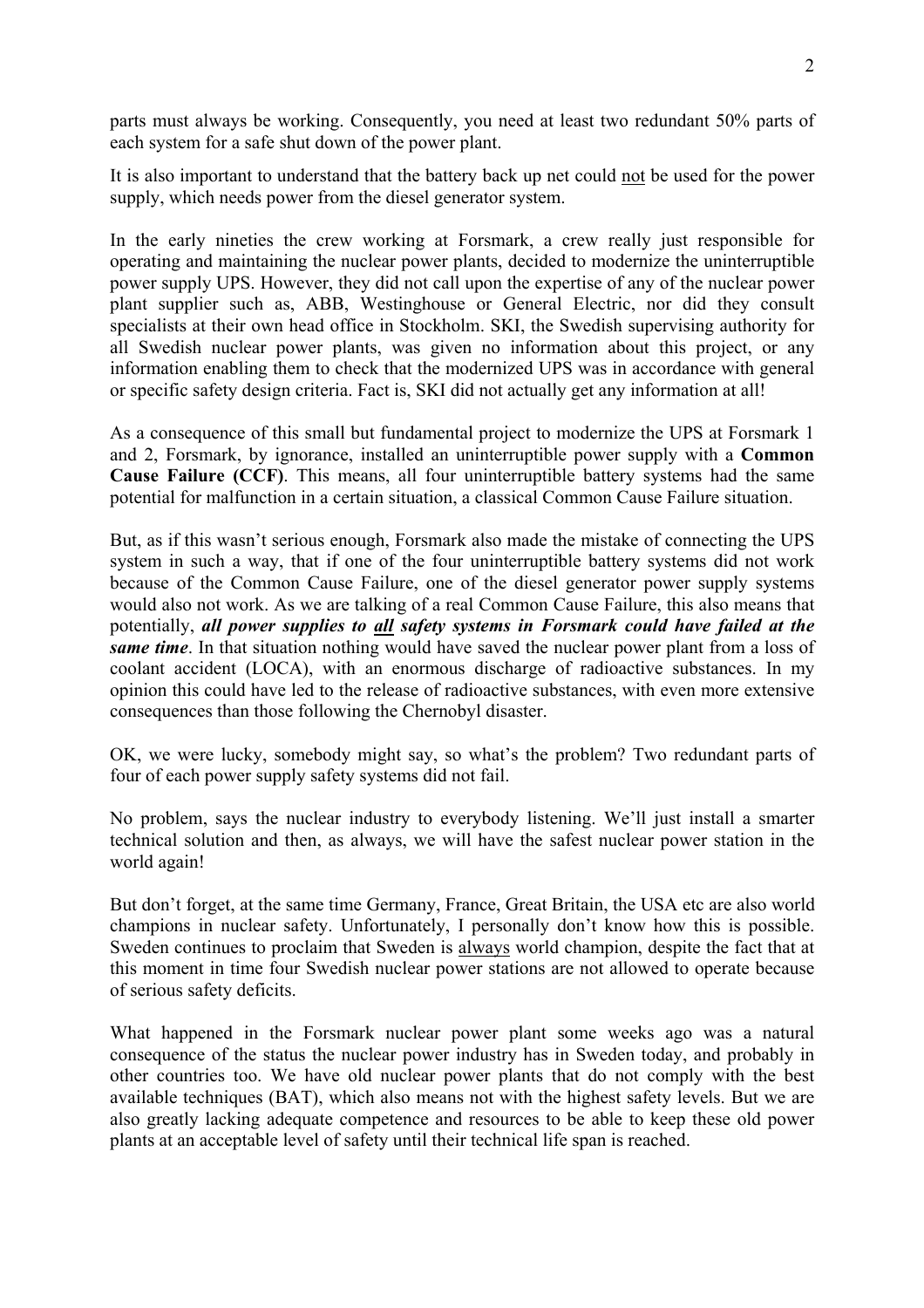Many years ago, when the Swedish nuclear power plants were designed, constructed and built, we strongly believed in the future of this technology. It was easy to recruit qualified personnel, and there were always vast resources available for every matter of importance. Vattenfall, part of the Swedish State Power Board at that time, carefully scrutinized, without exception, all new technical solutions and nothing was left to chance or good luck. The contracting partners of the Swedish State Power Board at the time, both large and small companies, employed highly qualified technical staff. This was an important aspect if a company was to stay competitive in this so-called prospective business.

SKI, the Swedish supervising authority for nuclear power plants, and SSI, the Swedish Radiation Protection Authority, trusted the safety analyses made by the nuclear power plant owners, such as Vattenfall, and suppliers such as Siemens, Westinghouse, GE, Framatom and ABB.

The personnel recruited to operate and maintain the nuclear power plants needed no deeper technical knowledge of power plant design as there was sufficient expertise available amongst the central staff of the nuclear industry to solve any problem that could arise. Today, we have a completely different situation!!

The nuclear power production companies have cut most of the specialized nuclear power staff. Research institutions such as Studsvik have completed all their nuclear development projects, and ABB the main nuclear power plant supplier in Sweden, had the last order for a nuclear power plant in 1976. Thousands of qualified nuclear engineers in hundreds of companies have left their jobs in the nuclear industry and not been replaced.

Some people might say that this is okay. The nuclear power stations in Sweden have been completed and only need a little modernizing to enable them to survive until they reach the final stage of their safe or technical lifetime, when they will be shut down anyway

But where do we then find the resources, the competence to realize investments in the magnitude of 2-4 billion dollars to modernize and increase the output of the Swedish nuclear power plants, investments equivalent to the cost of building all the Swedish nuclear power plants? And how can we guarantee that these huge investments, which affect many of the safety functions, will be made under conditions that then guarantee the highest nuclear power plant safety level in the world?

The answer is, that we no longer have the competence nor the resources for fulfilling such important safety conditions.

Despite the fact that the nuclear industry is aware of this problem they do not say so. Instead, they are already carrying out huge reconstruction, modernization, power increase and lifetime extension projects estimated at 2-4 billion dollars, giving the impression that they are being carried out under the same rigorous conditions as in earlier days.

The SKI is aware of this problem, but instead of forcing the nuclear industry to take the consequences, they cultivate the myth of Sweden as world champion in nuclear safety. Unfortunately this storyline, as in a Donald Duck comic strip, doesn't correspond to reality, and after the Forsmark incident this has become obvious to everybody.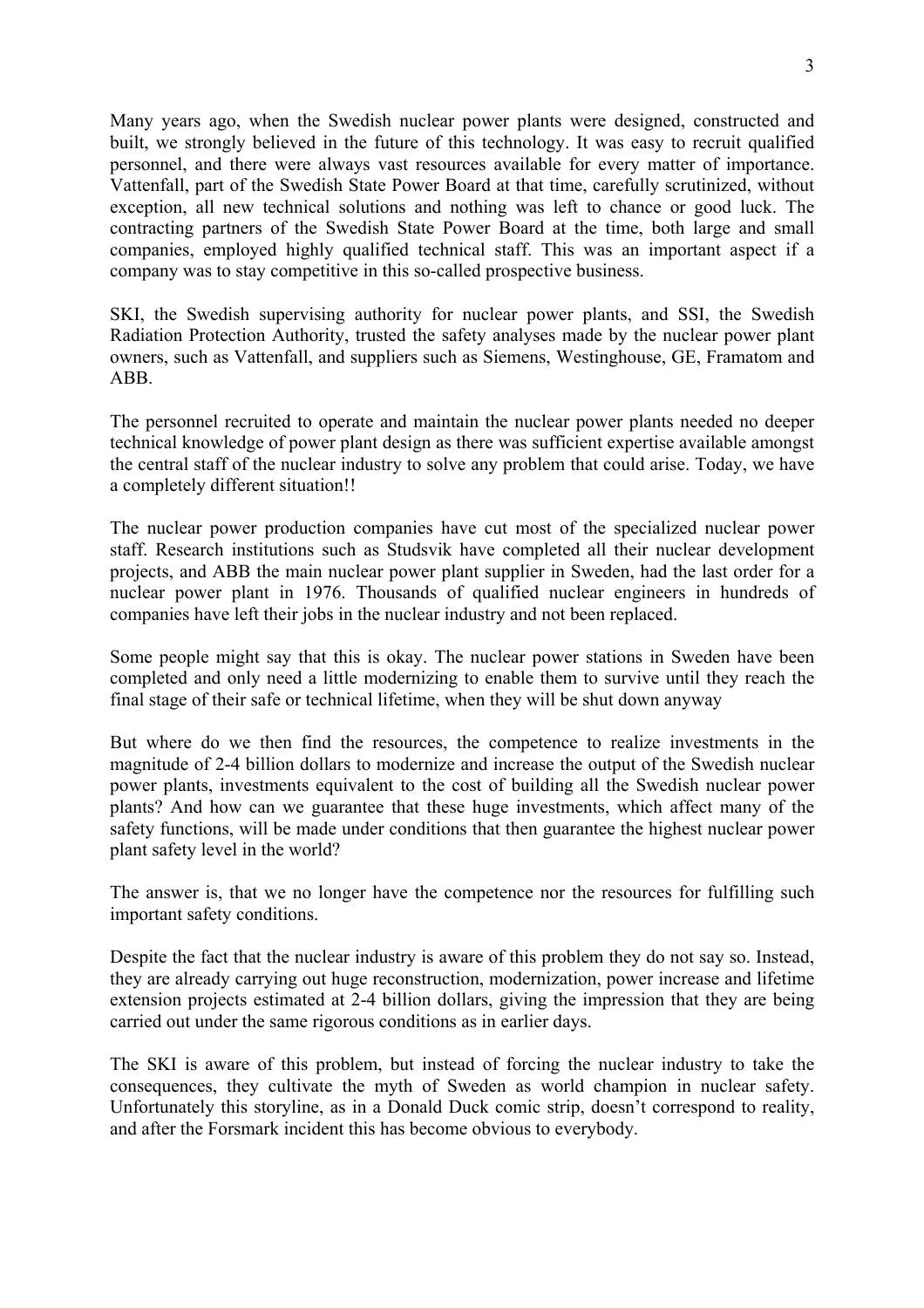It is true that in 2005 the SKI announced new and strengthened safety regulations for the nuclear power plants in Sweden; they called them 'the most powerful safety regulations in the world'. However, the moment the regulations came into force SKI allowed unlimited exemption from all safety criteria covered by these regulations. The SKI nomination of the Swedish nuclear safety rules as 'first class worldwide' is no more than cheap propaganda, even nonsense.

Complicated technical systems in the car, aircraft, computer or nuclear power industry do not become world class by repairing, modernizing, or upgrading old models. You don't try to put airbags, ABS-brakes, four-wheel drives, or a new wheel suspension into a 1960´s Volkswagen Beetle and update its technical status to the level of modern cars. Influenced either by instinct or competence, you drive your old car to the junk dealer and buy a new one.

And, just because your old car got through the annual motor vehicle inspection doesn't mean it's the best, most modern and safest car in the world. But this is the logic applied by the nuclear industry and accepted by the authorities, as they argue for lifetime extension but do not make the necessary investments.

But what would 'necessary investments' really mean? Perhaps the nuclear power plant industry has discovered a perfect and cheap way of reconstructing old nuclear power plants making them as safe as new nuclear power plants at such low cost that it allows them to produce electrical power for more than the 30 years originally planned?

In 2005, the civil court in Sweden responsible for the examining the Ringhals nuclear power plant application for environmental permission to continue operations, asked Vattenfall, as owner, "what must be done to modernize Ringhals so that it conforms to the highest safety levels in the world, for example in the new nuclear power plant Finland-5?"

Vattenfall answered, that if this was what the environmental court required then it would be easier and cheaper to tear down all four nuclear power stations in Ringhals and start from scratch than to modernize and modify the existing power plant to conform to higher safety levels.

This opinion, given by the biggest nuclear power plant owner and operator in Sweden, should be a warning to all those who want to rush off and authorize lifetime extension, prolonging operating time beyond 30 years, and power increases in nuclear power plants that are already more than 30 years old.

In addition, operating nuclear power plants with increased power is contrary to the original general basic design criteria.

At that time, the Swedish State Power Board (Vattenfall) performed in a regulated market and had the responsibility of supplying Sweden with cheap but safe electrical power. Therefore, they also built most of the nuclear power plants in Sweden. A number of very important safety principals governed all people and organizations involved in the nuclear business, for example:

• The nuclear power plants were built with the best-known approved techniques in order to avoid beginner's mistakes.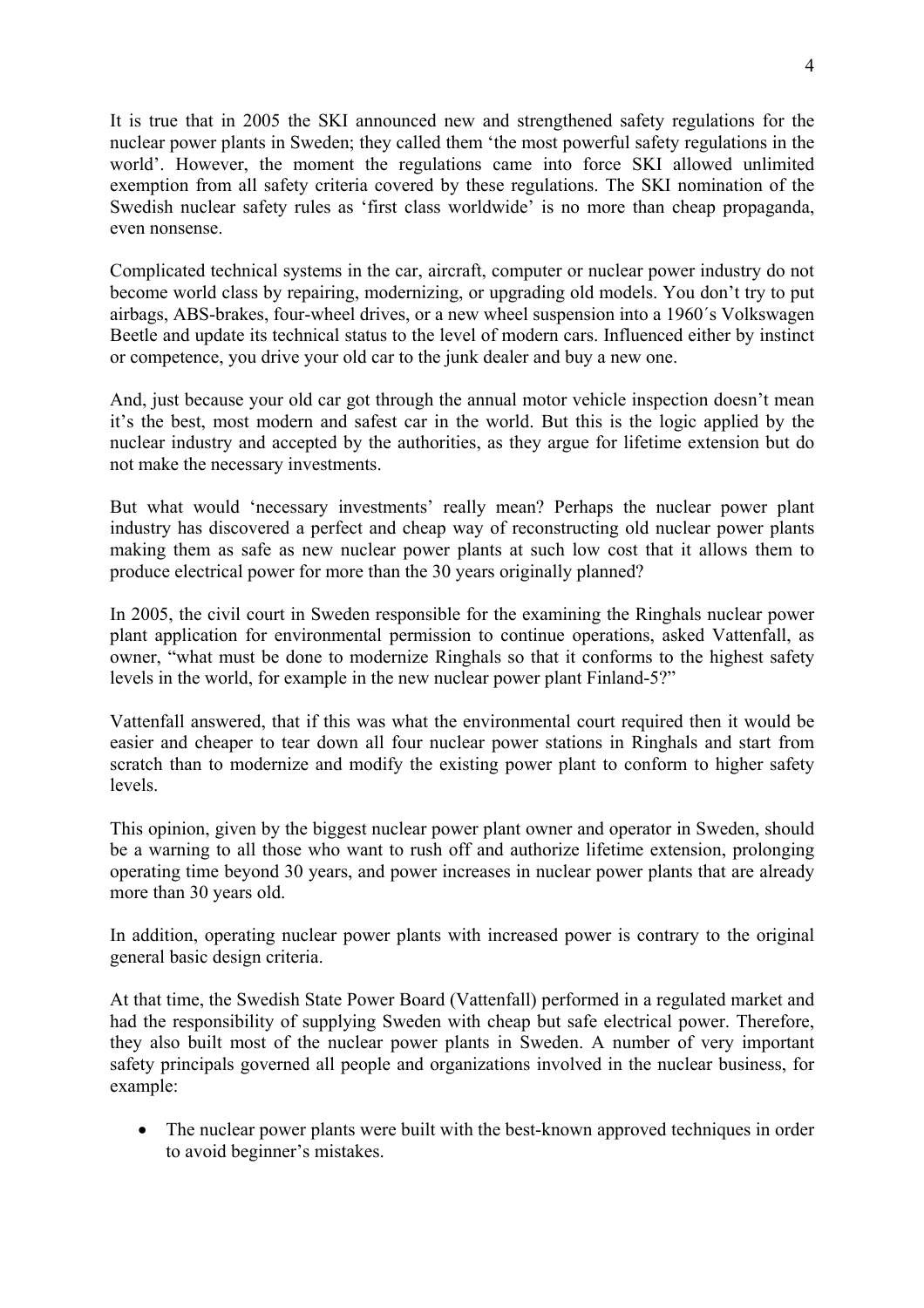- Nobody even considered calculating the narrowest possible safety margins.
- It was important to stay well within the given safety limits and create robust safety conditions, thus allowing for possible faults in the calculations. The power plants were built with large safety margins because of a rigorous safety culture and not because of substandard calculating methods.
- All maintenance measures influencing safety had to be carried out whilst the power plant was shut down and not operating.
- Shutting down the power plant was given higher priority than the production of electricity.
- The pressure for profit was limited and the general attitude was to put nuclear safety first.

In my opinion, the deregulated, maximum profit oriented electricity market in Europe and Sweden is a serious threat to nuclear safety. The nuclear industry, of course, claims the opposite is true, but honesty and moral values are no longer the guidelines of people working in the nuclear business. Extensive modifications to increase power, modernize and extend power plant lifetime are being carried out whilst reactors are still fully operational, in order to maintain production capacity and profit. Safety systems are sometimes disconnected, even when they are essential for stand-by safety functions.

Even now, and more so in the future, nuclear power plants in Sweden are dependent on temporary technical solutions for systems that are essential to nuclear safety. This situation is not, and never can be, covered either by official safety reports or by the safety calculations, which the nuclear industry has presented to the authorities in their applications for licences to operate nuclear power plants.

In spite of the facts, the SKI pretends to have calculations showing that a core meltdown is impossible, and if it did happen it would be 'business as usual' after just a few days. But SKI omitted to tell the decision-makers at high level that the statistical material is not of a quality that could be used to calculate the risk of a nuclear accident. Chernobyl, Three Miles Island (Harrisburg) and Forsmark happened, but according to these calculations, they did not!

Apart from this, it is not possible to calculate the probability of sabotage or an attack from a well-trained paramilitary terrorist group. Swedish nuclear power plants are protected by just unarmed guards not trained for such an attack, and by an ordinary fence made of steel wire netting.

The SKI even claims that the Swedish nuclear power plants are "more resistant than calculated" against a terrorist attack using commercial aeroplanes, such as that on September 11 in New York. Unfortunately, SKI forgets to explain that the Swedish nuclear power plants are not designed or calculated to withstand commercial aeroplanes at all. This means SKI is misleading the Swedish people by giving out a message that, depending on the situation, can be interpreted at will. This behaviour does not inspire great confidence in the SKI, especially as the so-called 'evidence' SKI refers to is secret, and the nuclear power companies themselves have made the basic investigative analysis of this secret 'evidence'.